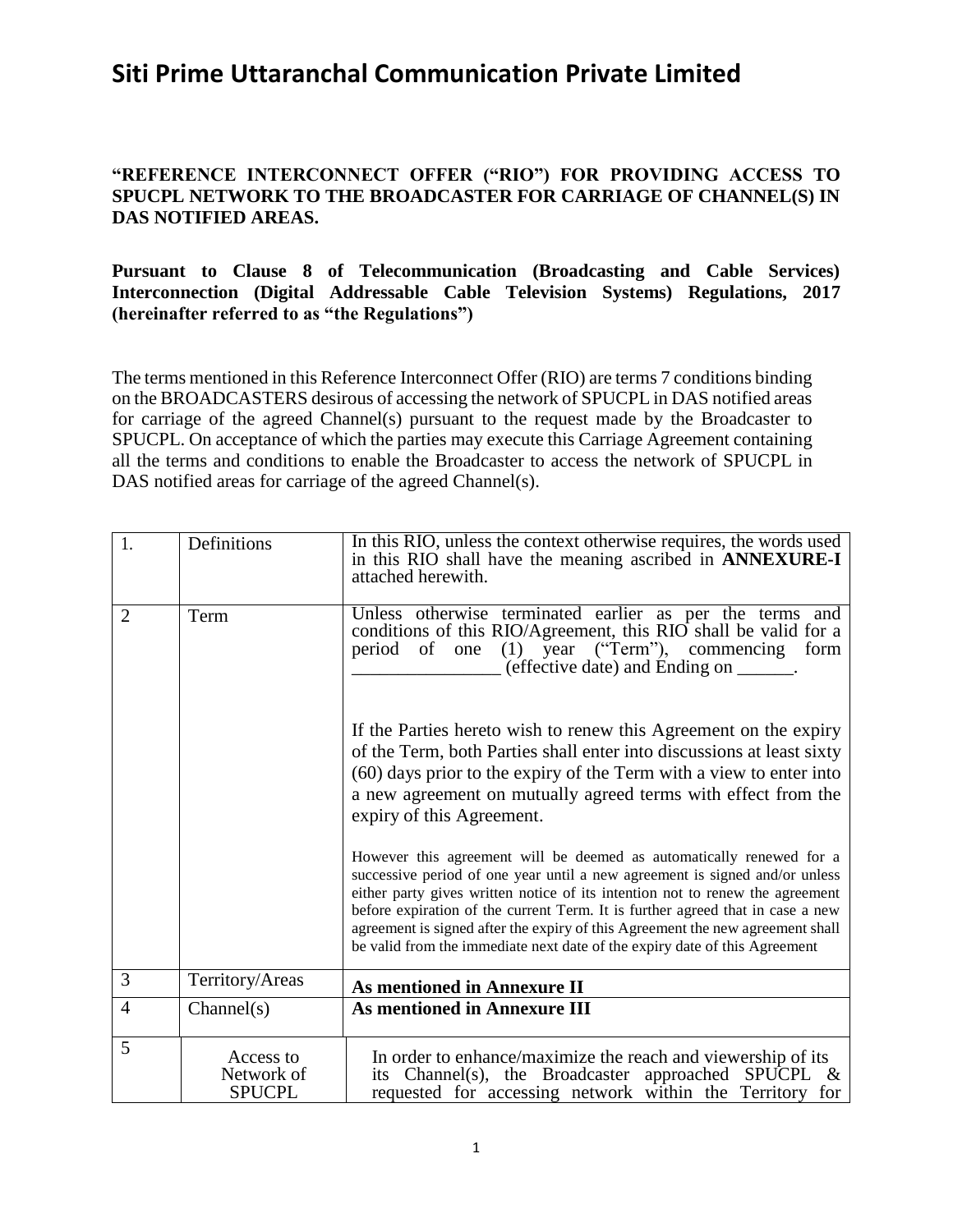|   |                            | carriage of Channel(s) of the Broadcaster during the Term.<br>Pursuant to the said request, SPUCPL hereby agrees to provide<br>access to its network and carry the Channels(s) within the<br>Territory from Effective Date during the Term for a<br>consideration specified in Clause ______ herein below.                                                                                                                                                                                                                                                                                                                                                                                                                                                                                                                                                                                                                                                                           |
|---|----------------------------|--------------------------------------------------------------------------------------------------------------------------------------------------------------------------------------------------------------------------------------------------------------------------------------------------------------------------------------------------------------------------------------------------------------------------------------------------------------------------------------------------------------------------------------------------------------------------------------------------------------------------------------------------------------------------------------------------------------------------------------------------------------------------------------------------------------------------------------------------------------------------------------------------------------------------------------------------------------------------------------|
| 6 | Rights of<br><b>SPUCPL</b> | The Broadcaster hereby grants to SPUCPL, the non-exclusive<br>rights during the Term of this Agreement:                                                                                                                                                                                                                                                                                                                                                                                                                                                                                                                                                                                                                                                                                                                                                                                                                                                                              |
|   |                            | (a) To receive signals of its Channel(s)                                                                                                                                                                                                                                                                                                                                                                                                                                                                                                                                                                                                                                                                                                                                                                                                                                                                                                                                             |
|   |                            | (b) To decrypt (if the same is in encrypted form), encrypt<br>(without interfering in its content)                                                                                                                                                                                                                                                                                                                                                                                                                                                                                                                                                                                                                                                                                                                                                                                                                                                                                   |
|   |                            | (c) To carry the Channel(s) either directly and/or through its<br>authorized cable operators on its Cable TV network within<br>the Territory for reception by the Subscribers through SPE,<br>which may or may not have storage capacity.                                                                                                                                                                                                                                                                                                                                                                                                                                                                                                                                                                                                                                                                                                                                            |
|   |                            | (d) To sell/market the channel(s) on <i>ala-carte</i> basis and/or as<br>part of any one or more of the packages of channels as per<br>the terms of the Regulations.                                                                                                                                                                                                                                                                                                                                                                                                                                                                                                                                                                                                                                                                                                                                                                                                                 |
|   |                            | (e) Subject to Regulation and MRP as declared by the<br>Broadcaster, to charge such price form the Subscribers [for]<br>subscribing the channels/package], as may be decided by<br>SPUCPL and offer discount on MRP at is sole discretion<br>from time to time. It is explicitly made clear and<br>understood by the Broadcaster that Broadcaster does not<br>have any right to receive any share of subscription charges<br>received by SPUCPL from the Subscribers subscribing the<br>Channel(s) or package comprised of Channel(s), unless<br>otherwise stated in the Regulation. It is also made explicitly<br>clear and acknowledged by the Broadcaster that SPUCPL<br>has no obligation or liability to pay any subscription<br>charges to the Broadcaster under this agreement/RIO,<br>whether such Channel(s) is a free to air channels or a Pay<br>channel and/or a bouquet thereof, unless a separate<br>subscription agreement is signed for subscribing the<br>channels. |
|   |                            | To carry the Channel(s) as per the genre of the channel(s)<br>(f)<br>as specified by the Broadcaster in accordance with extant<br>regulation. SPUCPL shall have the sole right to assign the<br>LCN and also change the same as per the terms of this<br>Agreement/RIO and in compliance of the Regulation.<br>(g) SPUCPL shall always have full flexibility in terms of<br>packaging the Channels in any of its consumer                                                                                                                                                                                                                                                                                                                                                                                                                                                                                                                                                            |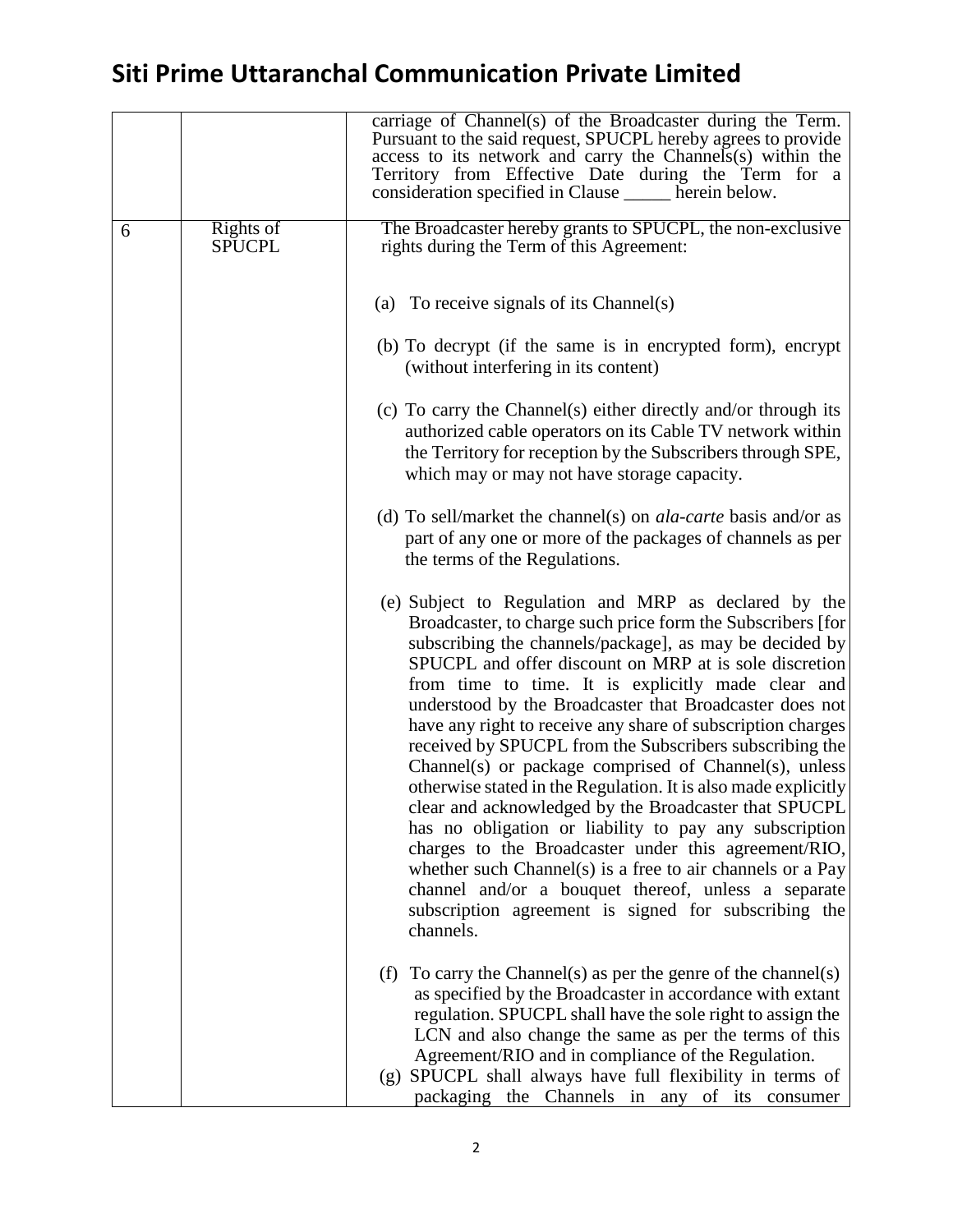|                |                                         | offerings/packages/tiers/a-la carte including putting the<br>Channels in one or more tiers / packages / consumer<br>offerings.<br>(h) SPUCPL shall have the right to suspend the services pertaining<br>to carriage of the Channel(s) on its network immediately, if the<br>BROADCASTER is in breach of the provisions of the applicable<br>laws, rules and regulations and/or the terms and conditions of this<br>Agreement/RIO till such time the breach is cured.                                                                                                                                                                                                                                                           |
|----------------|-----------------------------------------|--------------------------------------------------------------------------------------------------------------------------------------------------------------------------------------------------------------------------------------------------------------------------------------------------------------------------------------------------------------------------------------------------------------------------------------------------------------------------------------------------------------------------------------------------------------------------------------------------------------------------------------------------------------------------------------------------------------------------------|
| $\overline{7}$ | Obligation of the<br><b>Broadcaster</b> | (a) The Broadcaster is responsible for the content and all the<br>obligations, fee and payment for the content of the<br>Channel(s), even if the Broadcaster is not the creator of the<br>material comprised in such content.<br>(b) The Broadcaster is responsible for all necessary consents,<br>approval, permission, registration, authorisation from the<br>relevant authorities, persons, entities, etc. and must<br>observe $&$ comply with all the applicable laws for the time<br>being in force in India as may be applicable for the<br>activities being carried on by the Broadcaster.                                                                                                                             |
|                |                                         | (c) The Broadcaster shall ensure that the service signals<br>delivered are of quality as stipulated in relevant TRAI<br>regulations/applicable standard and are comparable to<br>other television signals being received and retransmitted<br>by SPUCPL. In event of Broadcaster failing to arrange for<br>signals of the stipulated quality/standard, SPUCPL shall<br>be absolved of its obligation to retransmit Broadcaster<br>signals. Broadcaster shall not have any right of messaging<br>through their IRD/Decoders or any other system which<br>blocks the view of the Channel(s) programme to the<br>subscribers. This will be governed by the Quality of the<br>Service Regulation issued by TRAI from time to time. |
|                |                                         | (d) It shall be incumbent upon the Broadcaster to specify the<br>'genre' of the respective Channel(s). In case of any<br>change in the genre of the Channel(s) or in the market<br>positioning of the Channel(s), the Broadcaster shall<br>provide 90 days prior notice to SPUCPL.                                                                                                                                                                                                                                                                                                                                                                                                                                             |
|                |                                         | (e) In case the Broadcaster decides to discontinue the<br>Channel(s) from the Territory, it shall give at least two<br>months prior notice of the same to SPUCPL or two<br>months carriage fee as lastly paid by the Broadcaster to<br>SPUCPL.                                                                                                                                                                                                                                                                                                                                                                                                                                                                                 |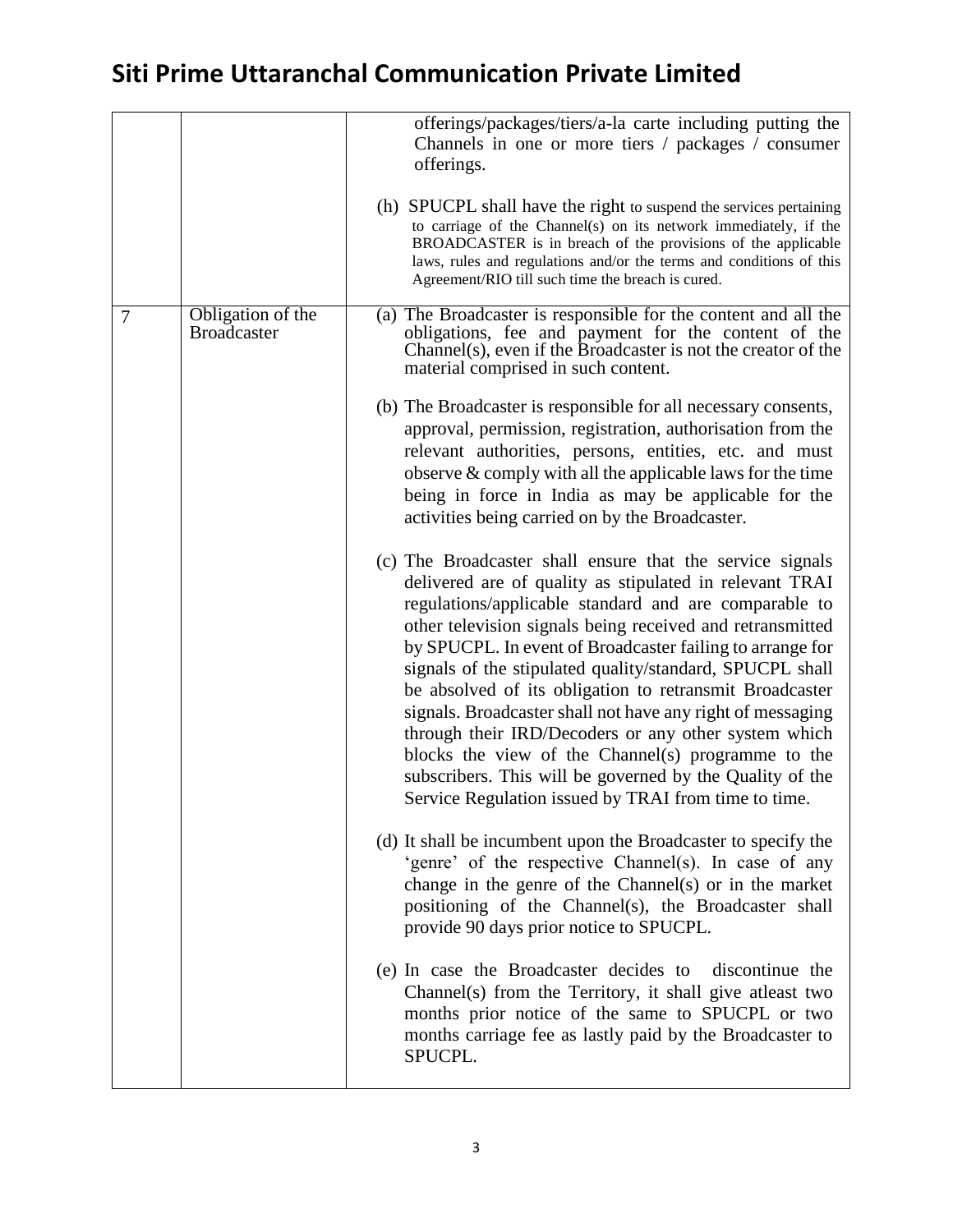|   |                     | (f) BROADCASTER would provide IRD/professional IRDs<br>and other requisite equipments to SITI Prime for receiving<br>and decrypting the Channel(s).                                                                                                                                                                                                                                                                                                                                                                                                                                                                                                                                                                                           |
|---|---------------------|-----------------------------------------------------------------------------------------------------------------------------------------------------------------------------------------------------------------------------------------------------------------------------------------------------------------------------------------------------------------------------------------------------------------------------------------------------------------------------------------------------------------------------------------------------------------------------------------------------------------------------------------------------------------------------------------------------------------------------------------------|
|   |                     | (g) BROADCASTER shall provide its programming schedule<br>at least 15 days in advance for the purpose of inserting the<br>same in Electronic Programming Guide.                                                                                                                                                                                                                                                                                                                                                                                                                                                                                                                                                                               |
|   |                     | (h) BROADCASTER shall ensure compliance with all the laws<br>which are applicable for content in television channels<br>including but not limited to Advertisement Code,<br>Programme Code as prescribed in the Cable Television<br>Networks Act 1995, the Cinematograph Act, 1957, the<br>Indecent Representation of Women (Prohibition) Act, 1986,<br>The Copyright Act, 1957 and rules framed there under, all<br>Regulations made applicable to BROADCASTERs by any<br>the Governmental/Regulatory Authority.                                                                                                                                                                                                                             |
|   |                     | (i) The Broadcaster would independently make its best effort<br>to promote and market its Channel(s) in the territory through<br>various means including via public relations, trade related<br>activities or otherwise.                                                                                                                                                                                                                                                                                                                                                                                                                                                                                                                      |
|   |                     | (j) The Broadcaster hereby undertakes to indemnify SPUCPL<br>against any loss, damages, costs and expenses (including<br>legal expenses) or otherwise, in case any action is brought<br>by any party against SPUCPL concerning any programme,<br>advertisement or any other material broadcast through the<br>said Channel(s) or any breach of the obligation of the<br>Broadcaster, terms and conditions, representation &<br>warranties of the Broadcaster . If for any reason the<br>Broadcaster does not comply with applicable laws/code s/<br>regulations, SPUCPL shall be at liberty to immediately<br>deactivate the said channel from its network and the<br>Broadcaster shall be fully liable for such defaults/non-<br>compliance. |
| 8 | <b>Carriage Fee</b> | (a) In consideration of providing access of its network by<br>SPUCPL within the Territory for carriage of Channel(s) of<br>the Broadcaster during the Term, the Broadcaster shall pay<br>Carriage Fee for each channel the price per subscriber (per<br>STB) per month as per the computation made in accordance<br>with Annexure V of this Agreement/RIO, which shall be                                                                                                                                                                                                                                                                                                                                                                     |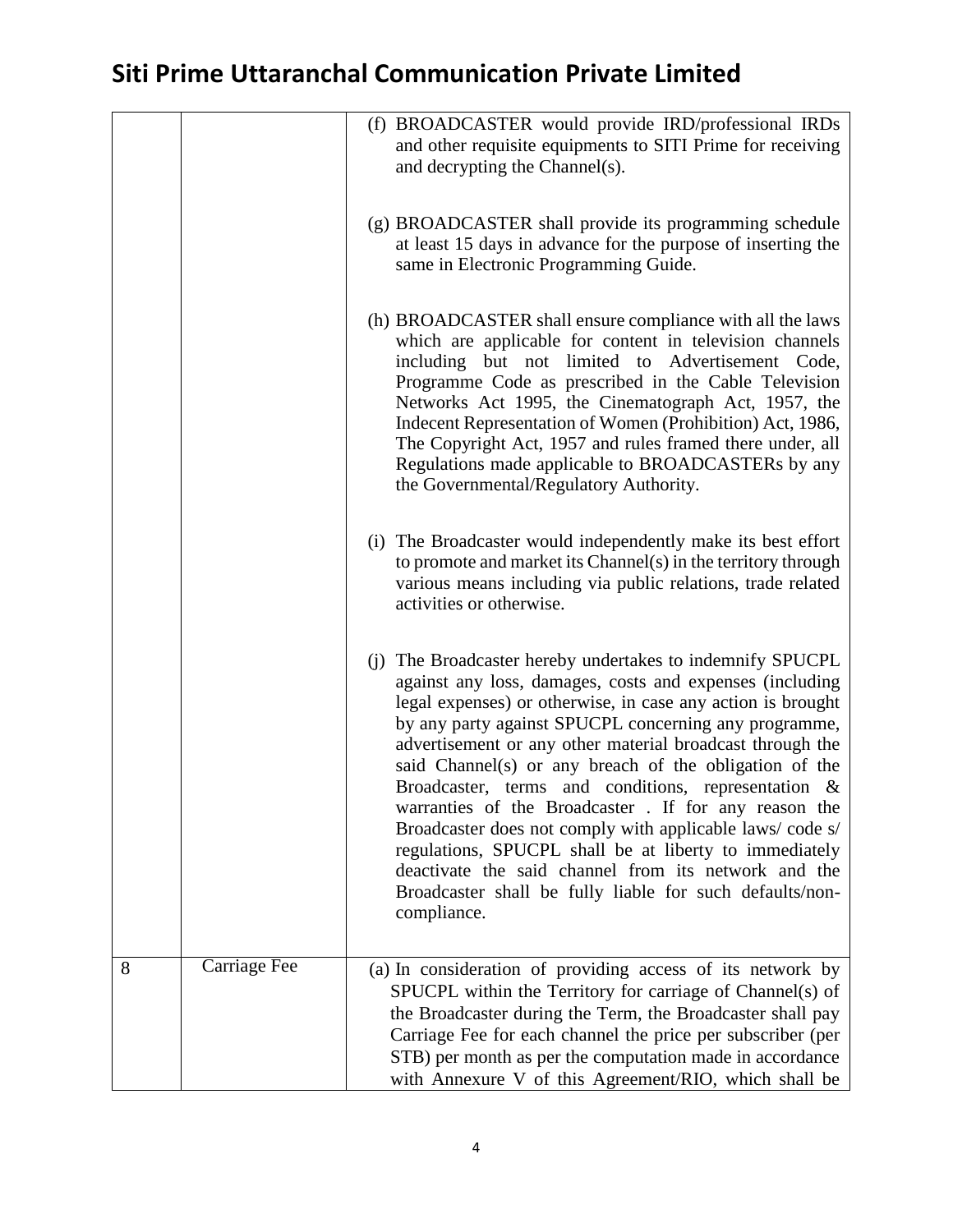|   |                                 | payable within fifteen days of receipt of the invoices for the<br>respective quarter (Due Date).                                                                                                                                                                                                                                                                                                                                                     |
|---|---------------------------------|------------------------------------------------------------------------------------------------------------------------------------------------------------------------------------------------------------------------------------------------------------------------------------------------------------------------------------------------------------------------------------------------------------------------------------------------------|
|   |                                 | In addition, the Broadcaster shall be liable for the payment<br>(b)<br>of all applicable taxes, cesses, etc. including service tax, as<br>may be applicable on the Carriage Fee payable by the<br>Broadcaster to SPUCPL.                                                                                                                                                                                                                             |
|   |                                 | The payment of Carriage Fee shall be subject to deduction<br>(c)<br>of Income Tax at source (TDS) at applicable rates, for which<br>necessary TDS Certificates shall be issued by the<br>Broadcasters within thirty (30) days from the date of<br>deduction of the same by the Broadcaster from the Carriage<br>Fee.                                                                                                                                 |
|   |                                 | (d)<br>The payment of Carriage Fee shall be made by the<br>Broadcaster either by (i) Demand Draft in favour of "Siti<br>Prime Uttaranchal Communicaion Pvt. Ltd." payable at par<br>or (ii) by electronic wire transfer into SPUCPL's designated<br>Bank Account accompanied by documentary evidence<br>certified by the Broadcaster's bank that the payment has<br>been transferred to SPUCPL's account post TDS.                                   |
|   |                                 | If the Broadcaster fails to pay the Carriage Fee to SPUCPL<br>(e)<br>on or before the due date(s), then without prejudice to any<br>action which may be taken by SPUCPL under the applicable<br>Statute/Regulations etc. for the time being in force, the<br>Broadcaster shall be liable for the payment of interest<br>@18% per annum during the period of such delay beyond<br>the due date( $s$ ).                                                |
|   |                                 | (f)<br>The Carriage fee shall be calculated as per the sub-<br>regulation of (1) of regulation 8 of the Regulation in<br>accordance with Schedule I read with Schedule VII set out<br>therein and provided in Annexure V of this RIO/Agreement.                                                                                                                                                                                                      |
|   |                                 | As required under the Regulations, the conditions relating<br>(g)<br>to, including but not limited to Target Market, rate of<br>carriage fee per month, average active subscriber base of SD<br>STB and HD STB at the time of publication of this RIO,<br>Discounts, if any, offered on the rate of carriage fee, manner<br>of calculation of carriage fee payable to SPUCPL and other<br>necessary condition shall form part of this RIO/Agreement. |
| 9 | Representations<br>& Warranties | Broadcaster represents, warrants, declares, undertakes and<br>agrees that it:                                                                                                                                                                                                                                                                                                                                                                        |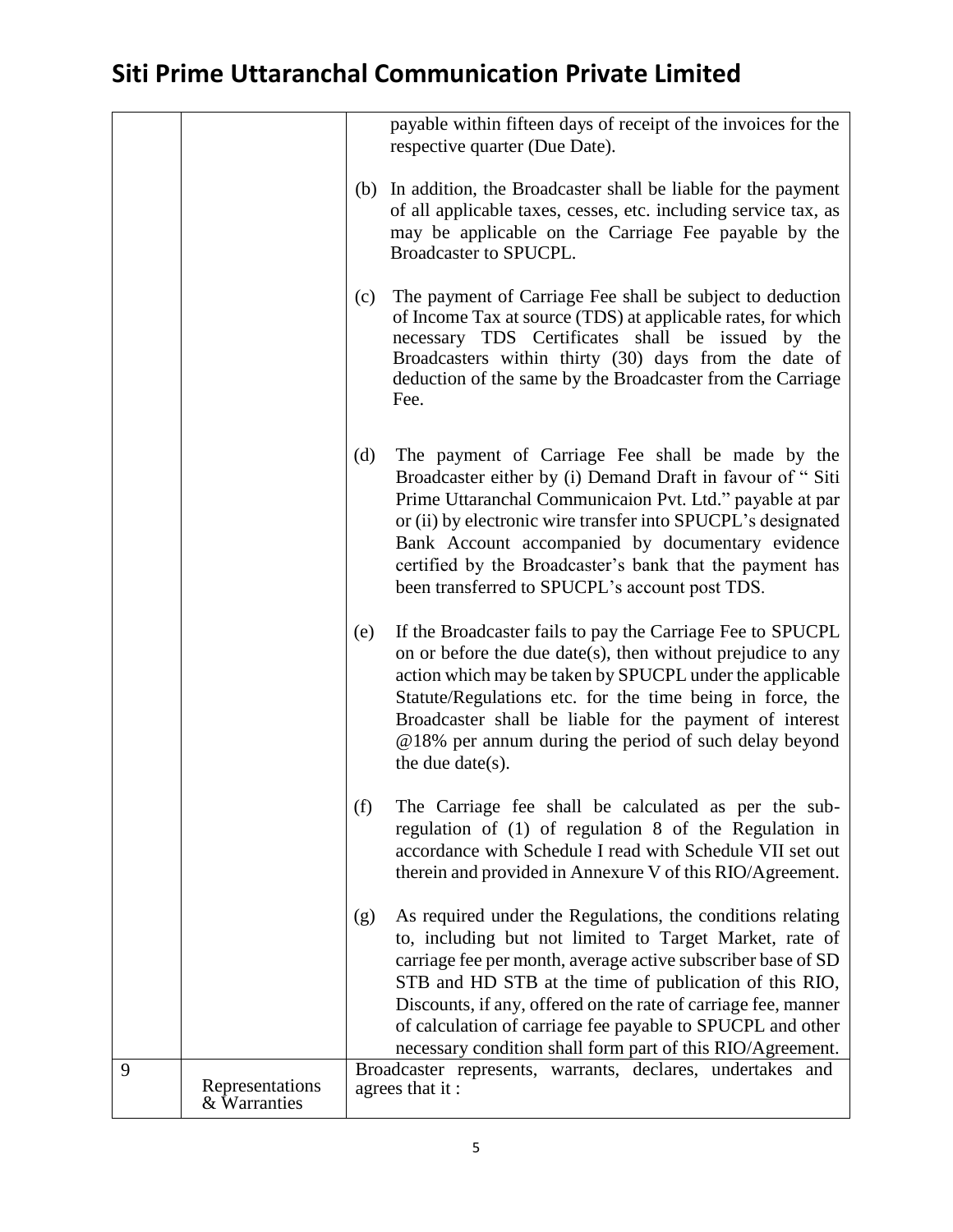|  | (a) | is the sole, absolute, exclusive and unencumbered legal<br>owner of the Channel(s) which it is exhibiting,<br>broadcasting and retransmitting through the network of<br>SPUCPL within the Territory.                                                                                                                                                                                                                                                                                                                                                                                                                                                                                                                                                                                                                                                                                                                                                            |
|--|-----|-----------------------------------------------------------------------------------------------------------------------------------------------------------------------------------------------------------------------------------------------------------------------------------------------------------------------------------------------------------------------------------------------------------------------------------------------------------------------------------------------------------------------------------------------------------------------------------------------------------------------------------------------------------------------------------------------------------------------------------------------------------------------------------------------------------------------------------------------------------------------------------------------------------------------------------------------------------------|
|  |     | (b) has valid and subsisting rights including copyrights<br>contained in the content that Broadcaster(s) shall<br>broadcast, exhibit and retransmit through the network of<br>SPUCPL from time to time.                                                                                                                                                                                                                                                                                                                                                                                                                                                                                                                                                                                                                                                                                                                                                         |
|  |     | (c) the exercise of rights accruing though the Channel(s)<br>which Broadcaster is exhibiting and/or retransmitting<br>through the network of SPUCPL, shall not in any way<br>constitute any infringement of the intellectual property<br>rights, copyright, trademark, moral right or other<br>proprietary right or interest or any other rights of any third<br>party, nor shall it be defamatory, contempt or breach of any<br>provision of the statute, or hurt sentiments of any religious<br>groups or the declared policy of the State. In the event of<br>unforeseen circumstances, Broadcaster shall immediately<br>and promptly respond and do all that which may be<br>necessary to resolve the issue in addition to indemnifying<br>SPUCPL as to the same and hold SPUCPL indemnified<br>and harmless against all claims, damages, costs and<br>expenses including but not limited to attorney's fees<br>arising out of any breach of the foregoing. |
|  |     | (d) Broadcaster hereby undertakes that if, upon issuance of a public notice by the Broadcaster in respect of the<br>Channel(s) which Broadcaster is exhibiting and/or<br>transmitting in the network of SPUCPL or otherwise, any objections and/or claims are raised by any third party,<br>Broadcaster shall at its sole responsibility and liability, as<br>to costs and consequences, remove such objections and/or<br>defend such claims in addition to indemnifying SPUCPL<br>against any claims, loss, damage costs or expenses<br>including but not limited to attorney fees arising out of<br>such objection and/or claim.                                                                                                                                                                                                                                                                                                                              |
|  | (e) | Broadcaster has complete authority to deal with/in relation<br>to exhibition, transmission and broadcast of the Channel(s)<br>and there is no present or prospective claim, proceeding or<br>litigation in respect of the Channel(s) which may in any<br>manner impair, limit, inhibit, diminish or infringe upon any<br>or all of the rights of the content that Broadcaster exhibits,<br>transmits<br>broadcasts<br>distributes<br>and<br>and<br>through<br>SPUCPL's network.                                                                                                                                                                                                                                                                                                                                                                                                                                                                                 |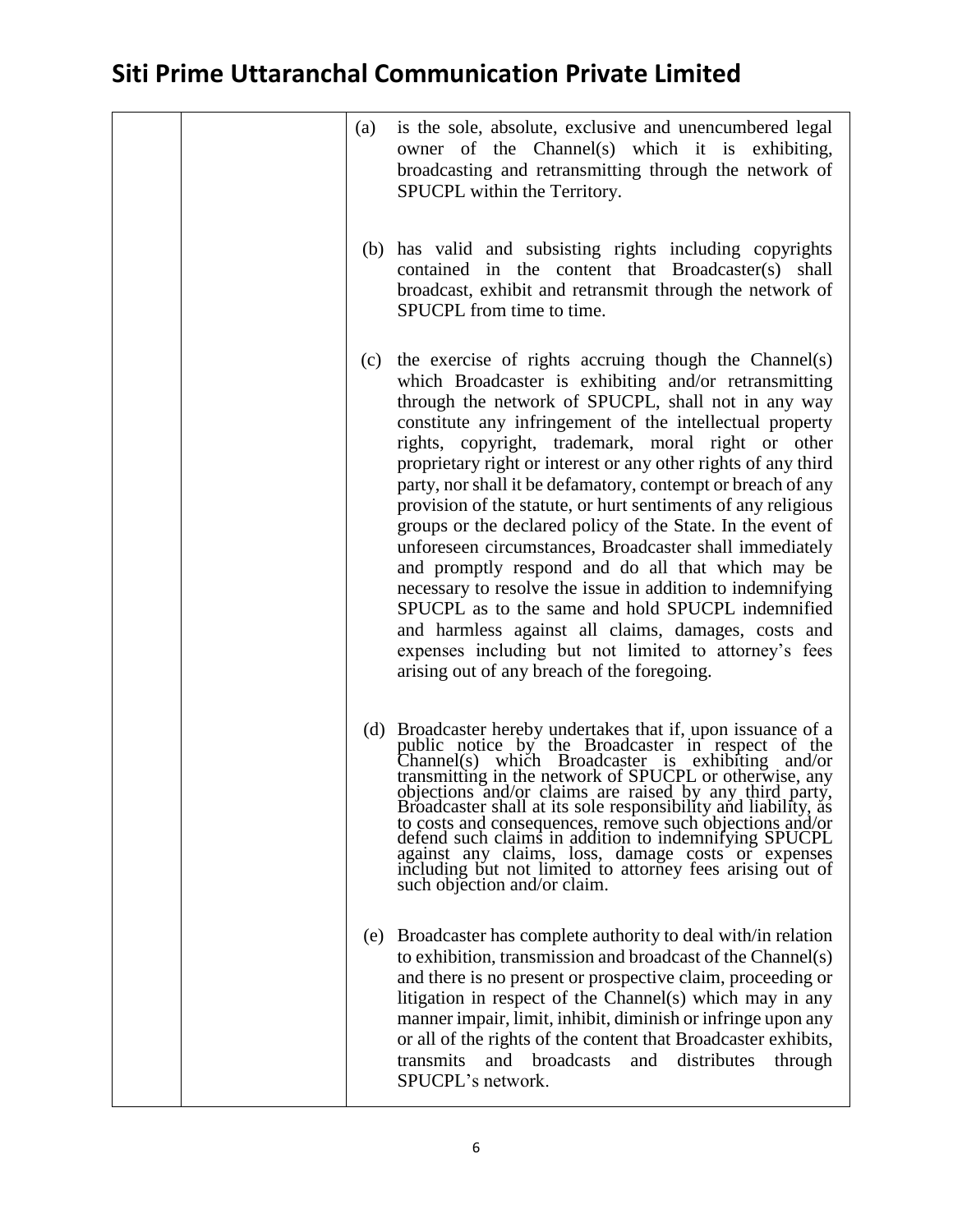|     |             | Without prejudice to Indemnity Clause as mentioned<br>(f)<br>herein, Broadcaster shall also indemnify SPUCPL in case<br>of any breach of these RIO/Agreement, for any loss, harm,<br>injury, damage that may/shall be caused to SPUCPL due to<br>any act, omission, commission by Broadcaster.                                                                                                                                                                                                                                      |
|-----|-------------|-------------------------------------------------------------------------------------------------------------------------------------------------------------------------------------------------------------------------------------------------------------------------------------------------------------------------------------------------------------------------------------------------------------------------------------------------------------------------------------------------------------------------------------|
| fa9 | Termination | In the event of default in the payment of Carriage Fee by the<br>(a)<br>Broadcaster by the due date, SPUCPL shall issue notice to<br>the Broadcaster requesting it to make payment of<br>outstanding Carriage Fee within a period of three (3) days<br>of such notice and in case Broadcaster fails to make<br>payment of outstanding Carriage Fee within such notice<br>period, SPUCPL shall have right to forthwith terminate<br>this RIO/Agreement, which shall be without prejudice to<br>any other rights available to SPUCPL. |
|     |             | In the event Broadcaster chooses not to broadcast its<br>(b)<br>Channel(s) and notifies SPUCPL of its intention by giving<br>two (2) months notice in advance.                                                                                                                                                                                                                                                                                                                                                                      |
|     |             | In the event SPUCPL chooses not to carry on its present<br>(c)<br>business activity pertaining to distribution of TV Channels<br>as Multi System Operator (MSO).                                                                                                                                                                                                                                                                                                                                                                    |
|     |             | By either of the Parties hereto ("Non-Defaulting Party") in<br>(d)<br>the event of breach of any of the covenants or terms of this<br>Agreement by the other Party ("Defaulting Party") provided<br>that the Non- Defaulting Party shall give a notice of three<br>(3) weeks to the Defaulting Party intimating it about the<br>default(s) committed by it and the Defaulting Party fails to<br>cure such defaults/breach within such notice period.                                                                                |
|     |             | By either of the Parties hereto, in the event force majeure<br>e)<br>conditions subject to compliance of Clause 12 hereof.                                                                                                                                                                                                                                                                                                                                                                                                          |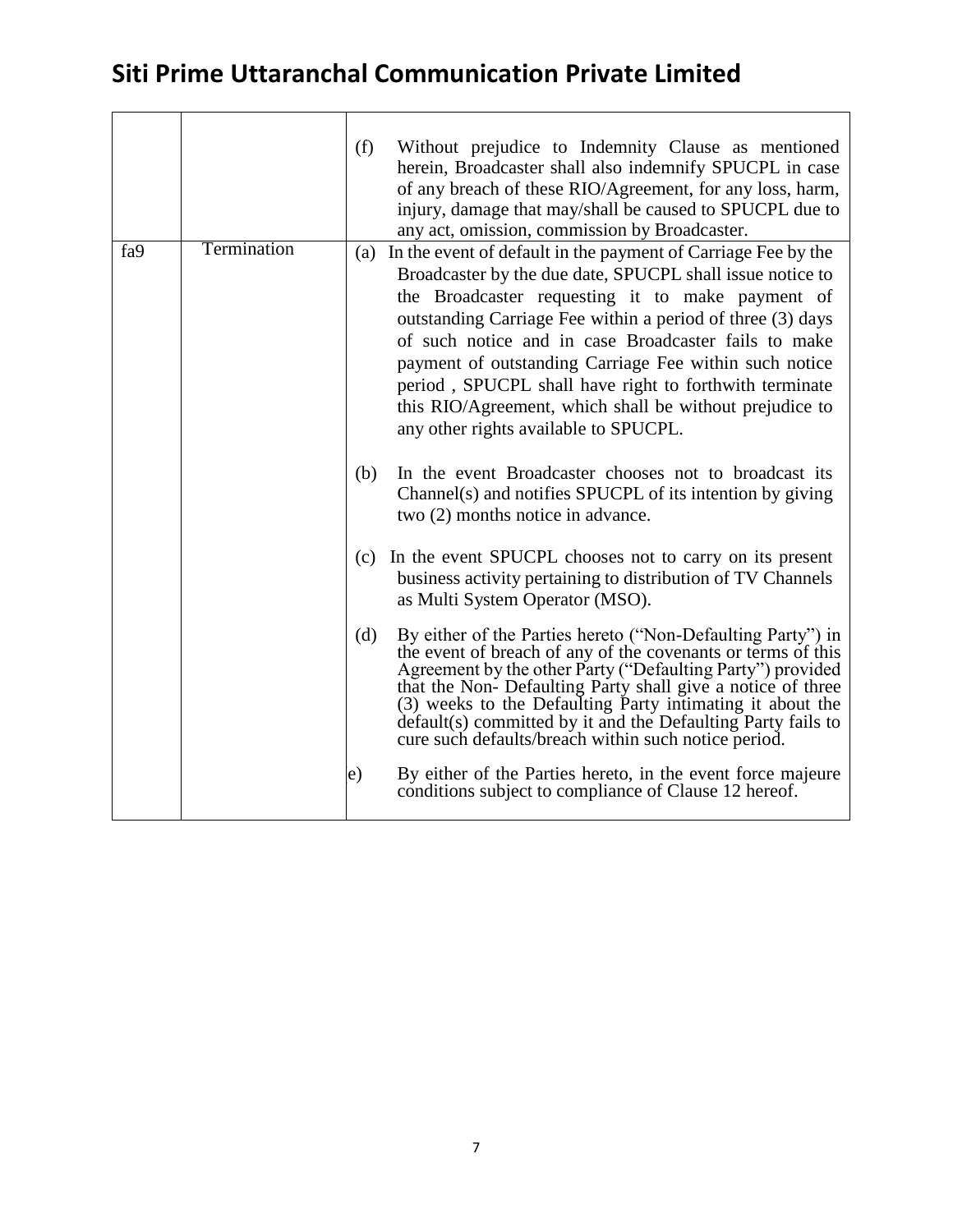| 10 | Consequences of<br>termination |                                                                                                                                                                                                                                                                                                                                                                                                                                                                                                                                                                                                                                                                                                                                                                                                                                                                                                                                                                                                                                                                                                                                                  |
|----|--------------------------------|--------------------------------------------------------------------------------------------------------------------------------------------------------------------------------------------------------------------------------------------------------------------------------------------------------------------------------------------------------------------------------------------------------------------------------------------------------------------------------------------------------------------------------------------------------------------------------------------------------------------------------------------------------------------------------------------------------------------------------------------------------------------------------------------------------------------------------------------------------------------------------------------------------------------------------------------------------------------------------------------------------------------------------------------------------------------------------------------------------------------------------------------------|
|    |                                | Upon the expiry or termination of this Agreement/RIO, except as<br>provided hereunder or by the operation of law or otherwise,                                                                                                                                                                                                                                                                                                                                                                                                                                                                                                                                                                                                                                                                                                                                                                                                                                                                                                                                                                                                                   |
|    |                                | (a) all rights granted to and obligations undertaken by, the parties<br>hereunder shall terminate immediately except obligations of<br>Broadcaster to forthwith pay the Carriage Fee, including<br>interest if any thereon, which are due and payable by the<br>Broadcaster till the date of expiry or termination of this<br>Agreement.                                                                                                                                                                                                                                                                                                                                                                                                                                                                                                                                                                                                                                                                                                                                                                                                         |
|    |                                | (b) It is clarified herein that the termination of this Agreement<br>shall not relieve any Party of any obligation or liability<br>accrued prior to the date of termination and/or such clause<br>which by its very nature extends or applies to the Parties even<br>after Termination                                                                                                                                                                                                                                                                                                                                                                                                                                                                                                                                                                                                                                                                                                                                                                                                                                                           |
| 11 | <b>Trade Marks</b>             | The Broadcaster hereby grants to SPUCPL a non-exclusive<br>license to use, the Trade Marks/Logos during the term of<br>this Agreement/RIO.                                                                                                                                                                                                                                                                                                                                                                                                                                                                                                                                                                                                                                                                                                                                                                                                                                                                                                                                                                                                       |
| 12 | Force Majeure                  | Failure on the part of the either party to perform any of its<br>obligations and the non provision of the access of its network<br>by SPUCPL for carriage of Broadcaster's Channel(s), shall not<br>entitle the other party to raise any claim against the either party<br>or be a breach hereunder to the extent that such failure arises<br>from an event of force Majeure. Force Majeure will include<br>any war, civil commotion, governmental action, accident,<br>epidemic or any other event of any nature or kind whatsoever<br>beyond the control of the either Party. It is agreed between the<br>Parties that lack of funds shall not in any event constitute or be.<br>considered an event of force Majeure. If the condition of Force<br>Majeure shall continue for a period exceeding forty five (45)<br>days, then the Parties shall meet to decide upon the future<br>performance of the Agreement. If the Parties are unable to agree<br>upon a plan for future performance then the Agreement shall<br>be terminated upon notice of either<br>party to the other, after the expiry of three (3) weeks from the<br>date notice. |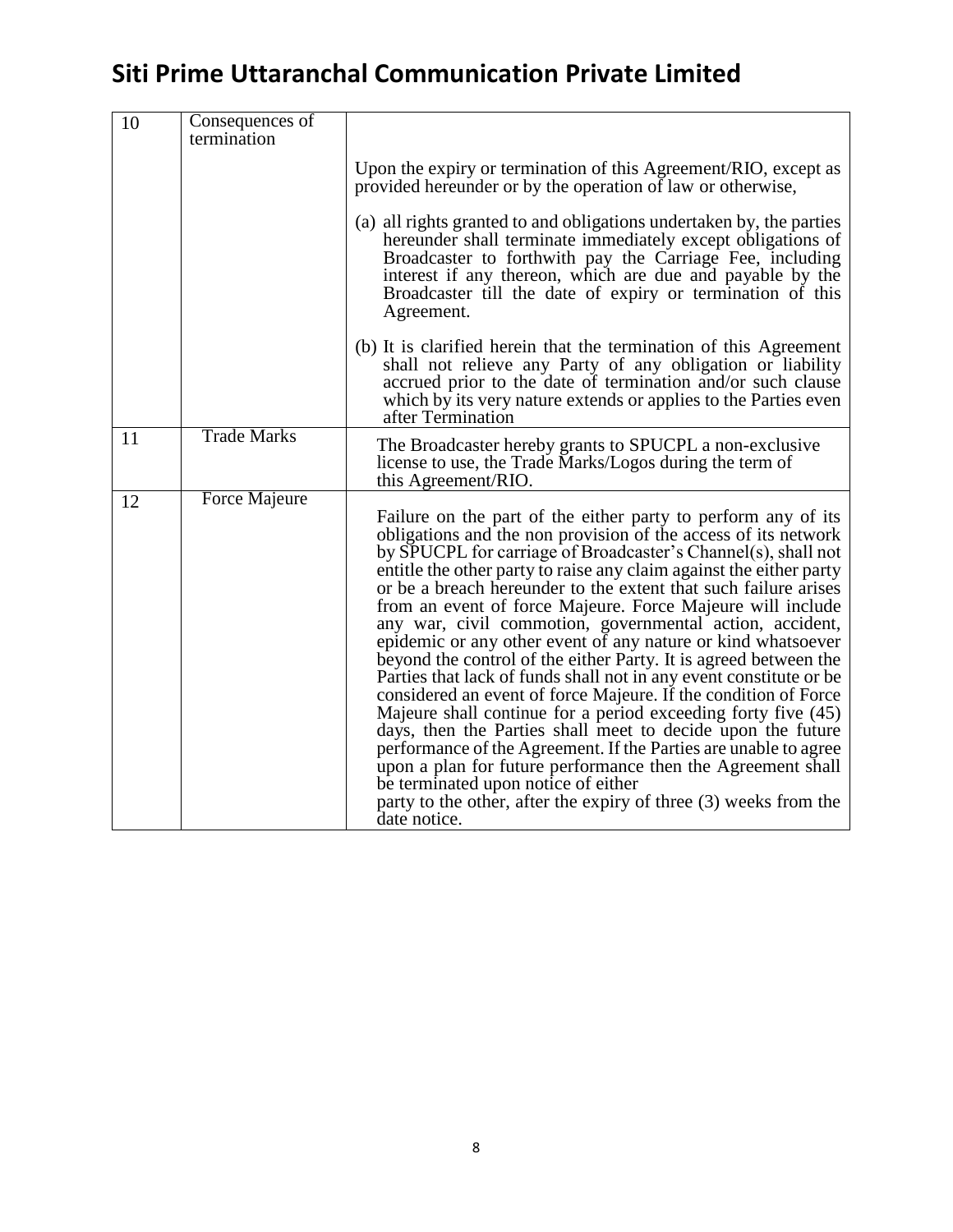| 13 | Applicable Law<br>and Jurisdiction | (a) This Agreement shall be exclusively governed by the laws of<br>India.<br>It is clearly understood and agreed that the provisions of the<br>(b)<br>TRAI Act & Regulations made there under, from time to<br>time, and any regulation / policy laid down by Ministry of<br>Information and Broadcasting, India from time to time shall<br>be completely applicable to the present Agreement and none<br>of the clauses contained herein shall be interpreted in a<br>manner as may be in derogation of the said provisions and<br>Regulations                                                                                                                                                                                                                                                                                                                                                                                                                                                                                                                                                                                                                                                                                                                                                                                                                                                                                                                                                                                                                                                                                                                                                                                      |
|----|------------------------------------|--------------------------------------------------------------------------------------------------------------------------------------------------------------------------------------------------------------------------------------------------------------------------------------------------------------------------------------------------------------------------------------------------------------------------------------------------------------------------------------------------------------------------------------------------------------------------------------------------------------------------------------------------------------------------------------------------------------------------------------------------------------------------------------------------------------------------------------------------------------------------------------------------------------------------------------------------------------------------------------------------------------------------------------------------------------------------------------------------------------------------------------------------------------------------------------------------------------------------------------------------------------------------------------------------------------------------------------------------------------------------------------------------------------------------------------------------------------------------------------------------------------------------------------------------------------------------------------------------------------------------------------------------------------------------------------------------------------------------------------|
|    |                                    | The Parties acknowledge that TDSAT shall have exclusive<br>(c)<br>jurisdiction in respect of any dispute between the Parties<br>arising in connection with this Agreement (subject to any<br>appellate relief that may be sought in any court of competent<br>jurisdiction in Delhi). In the event any claims fall outside<br>the jurisdiction of TDSAT, they may be referred to any<br>court of competent jurisdiction in Delhi                                                                                                                                                                                                                                                                                                                                                                                                                                                                                                                                                                                                                                                                                                                                                                                                                                                                                                                                                                                                                                                                                                                                                                                                                                                                                                     |
| 14 | <b>Miscellaneous:</b>              | This Agreement constitutes the entire arrangement/understanding<br>between the parties with respect to the subject matter hereof and<br>supersedes<br>and contemporaneous<br>all<br>prior<br>agreements,<br>understanding, arrangement or communications and (this<br>Agreement) shall not be modified except with mutual consent of<br>both the parties in writing. No waiver of any breach of any<br>provision of this Agreement shall constitute a waiver of any prior,<br>concurrent or subsequent breach of the same or any other<br>provisions hereof, and no waiver shall be effective unless made in<br>writing and signed by the waiving party. Neither this Agreement,<br>nor any terms and conditions contained herein, shall be construed<br>as creating a partnership, joint venture, agency relationship or as<br>granting a franchise. In case any provision of this Agreement<br>becomes invalid or unenforceable shall be deemed to be<br>ineffective to the extent of such invalidity or unenforceability,<br>without affecting in any way the validity, legality and<br>enforceability of the remaining provisions hereof. Either party<br>shall not assign this Agreement to any party without the prior<br>written consent of other Party. Both the parties shall keep the<br>terms of this Agreement confidential. If any provision of this<br>Agreement becomes invalid or unenforceable, in whole or in part,<br>the validity of the remainder of this Agreement shall not be<br>affected thereby; and the Parties shall agree to a valid substitute<br>provision which corresponds in its economic effect as closely as<br>legally possible to the invalid or unenforceable provision which it<br>replaces. |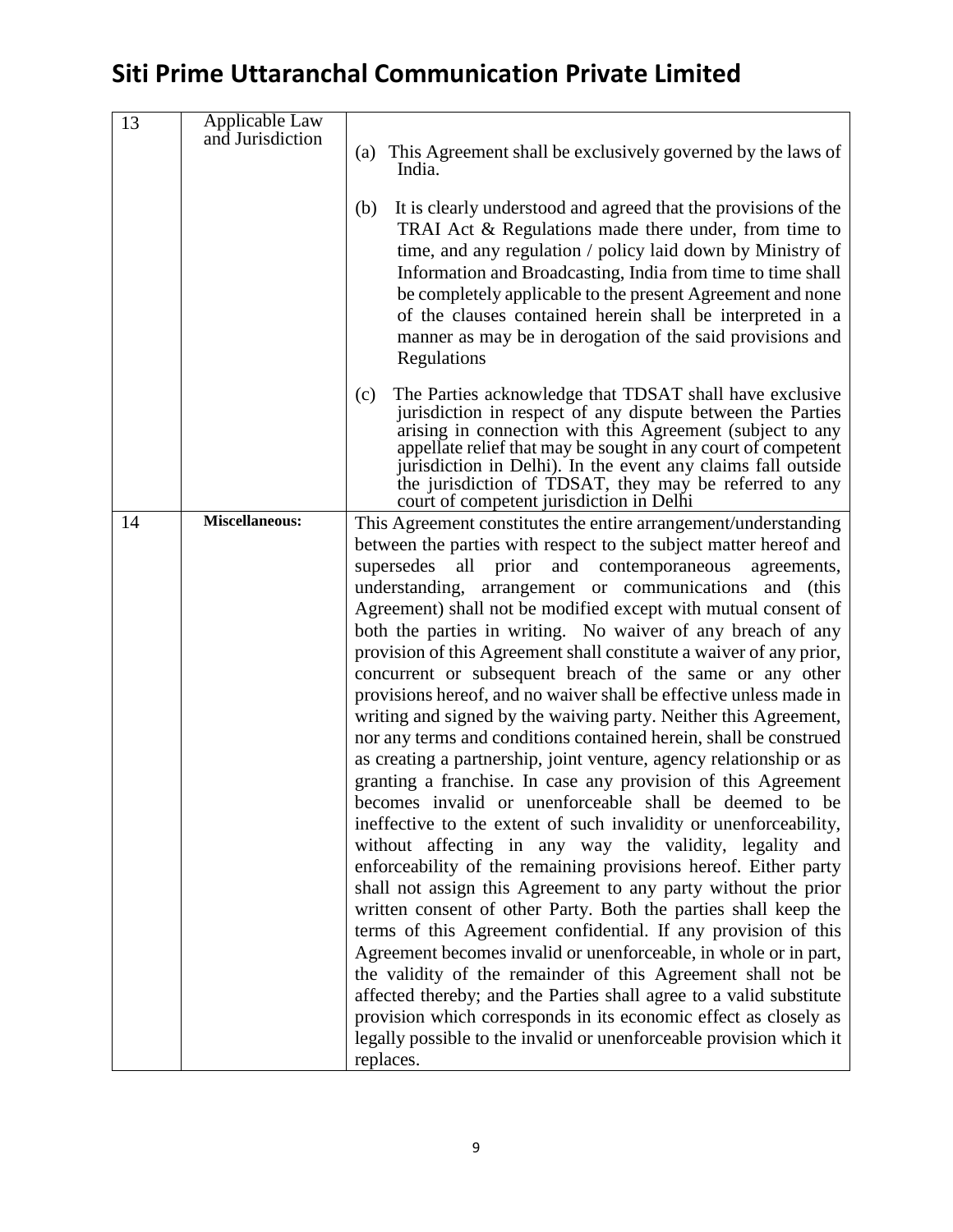#### **ANNEXURE - I**

#### **DEFINITIONS**

- (a) "**Addressable System**" means an electronic device (which includes hardware and its associated software) or more than one electronic device put in an integrated system through which signals of cable television network can be sent in encrypted form, which can be decoded by the device or devices, having an activated conditional access system at the premises of the subscriber within the limits of authorization made, through the Conditional Access System and the subscriber management system, on the explicit choice and request of such subscriber, by SPUCPL.
- (b) "A-la-carte rate" means the rate at which a standalone individual channel being offered to the Distributor of TV channels or to the subscriber, as the case may be;
- (c) "**Applicable Laws** " means laws enacted in the territory of India including the regulations, directions , notifications or orders, including amendment thereto, enacted or issued by any constitutional , legislative , judicial, quasit judicial or administrative authority including the Telecom Regulatory Authority of India (TRAI) and the Ministry of Information & Broadcasting of India (MIB)
- (d) **"Areas"** means such areas within DAS notified areas as mentioned in Annexure II of this RIO in respect of which a request has been made by the Broadcaster for carriage of its channels through the Cable Television Network of SPUCPL and /or through its affiliated cable networks.
- (e) "**Average Active Subscriber Base** means the number of set top boxes arrived at by averaging the active set top boxes in the manner specified in Schedule VII of the Regulation.
- (f) **Broadcaster"** means a person or a group of persons, or body corporate, or any organization or body providing programming services and includes his or its authorized distribution agencies.
- (g) **"Channel(s)"** means the standard definition (SD) channel(s) or the high Definition (HD) channels of the Broadcaster duly registered and permitted by the Ministry of Information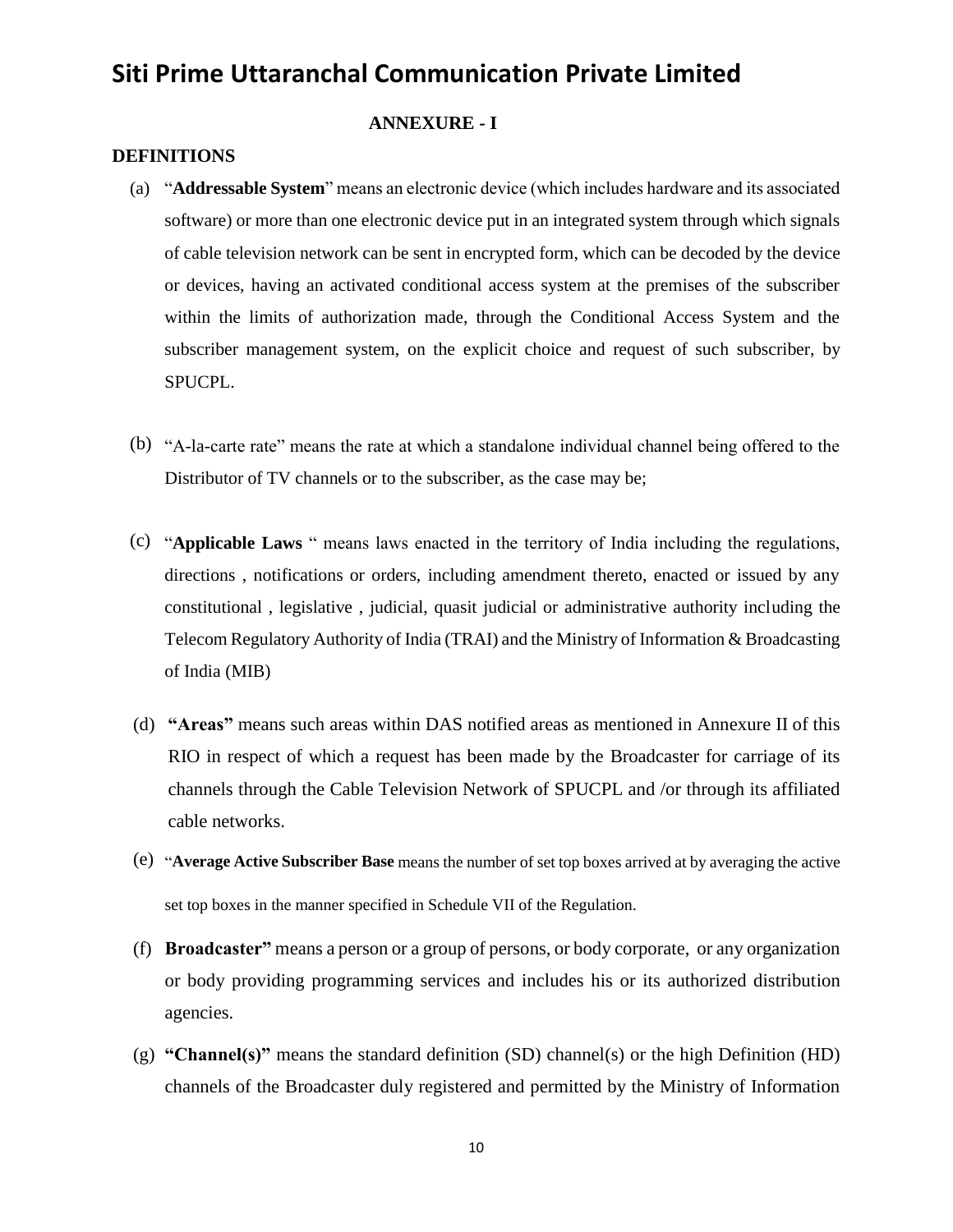and Broadcasting under the Up linking and Down linking guidelines and in respect of which a request has been made by the Broadcaster for carriage of the same through the Cable Television Network of SPUCPL which are mentioned in Annexure III of this RIO.

- (h) "**DAS notified Areas"** means the areas where in terms of notifications issued by the Central Government under sub-section (1) of section 4A of the Cable Television Networks (Regulation) Act, 1995 (7 of 1995) as amended, it is obligatory for every cable operator to transmit or retransmit programs of any channel in an encrypted form through a digital Addressable System;
- (i) **"Intellectual Property Rights"** means all intellectual property rights owned and licensed, to be owned and licensed by the Broadcaster and/or the Channel(s) owners including but not limited to any patent, copyright, trademark or any mark, any right in the nature of the aforementioned rights, trade secrets, rights of attribution, integrity and similarly afforded "moral rights," rights in unpatented know-how, inventions and technology, and any other intellectual or proprietary rights of any nature whatsoever in any part of the world,
- (j) Network" means any system consisting of a set of closed transmission paths and associated signal generation, control and distribution equipment, designed to provide cable service for reception by multiple subscribers;
- (k) **"Notice"** means a written communication by one Party to the other Party or Parties, as the case may be, issued pursuant hereunder that is properly addressed to the Notice Address of the other Party and hand delivered, delivered by courier or pre-paid registered postage.
- (l) **"RIO" or "Agreement" or "This Agreement"** means this Reference Interconnection Offer together with its Annexures as may be amended from time to time.
- (m) **"SPE" or "Subscriber Premises Equipment"** shall be deemed to include Set Top Box (STB), Viewing Card and other tools and equipments/device(s) installed/to be installed at the Subscriber's Premises in order to receive and/or decode the Channel(s), purchased/procured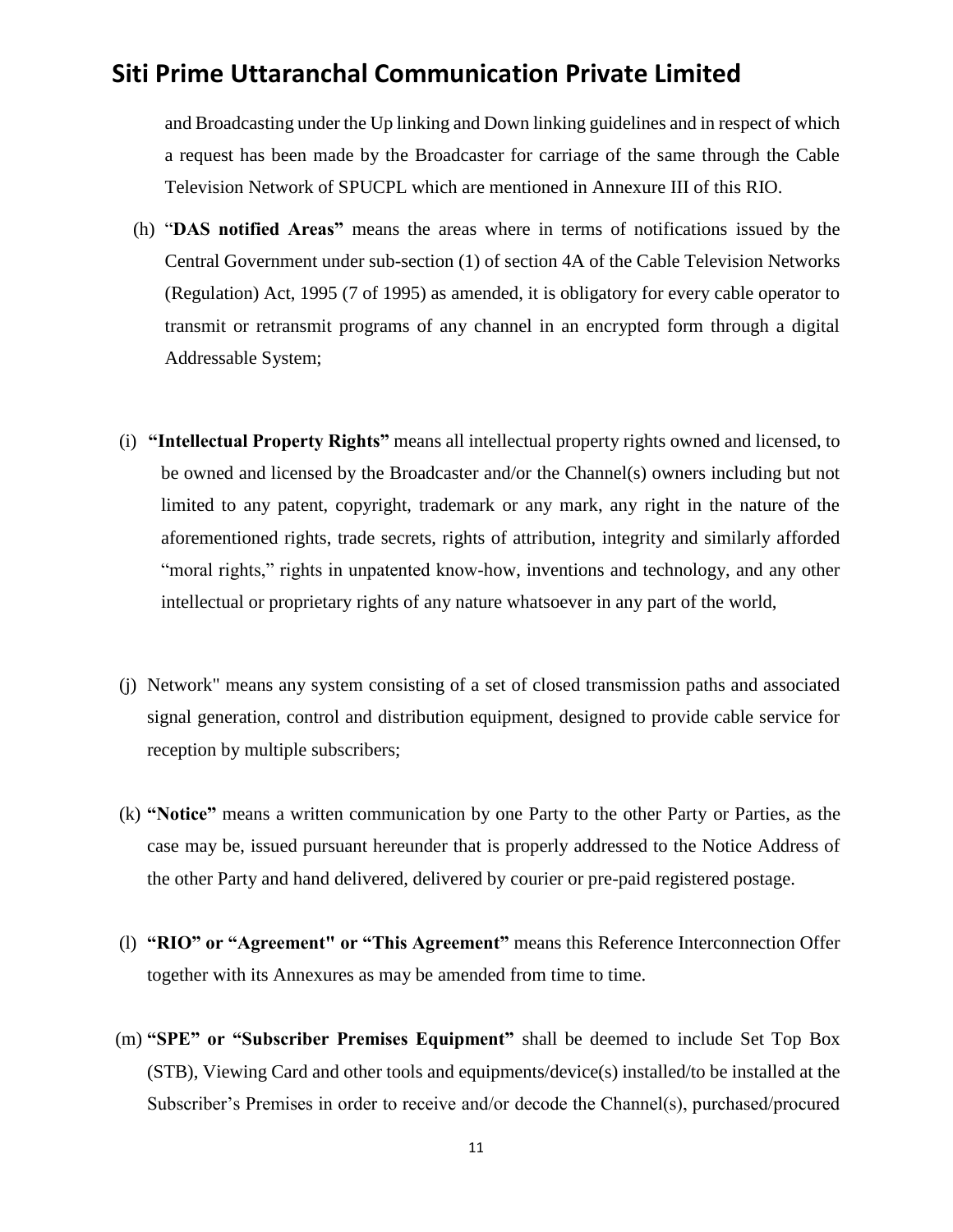by the Subscriber, which are compatible with technology employed by SPUCPL for Cable Service in DAS notified areas. It is understood that each Set Top Box will be installed with one television set only.

- (m) **'Set Top Box" (STB)** means a device, which is connected to, or is part of a television and which allows a subscriber to receive in unencrypted and descrambled form subscribed channels through an addressable system.
- (n)**"Subscriber"** means any person (including individual or any other legal entity ) or entity including Hotels, restaurants, clubs, institutions etc. which has officially subscribed to the Cable TV Service in accordance the Subscription form duly filled by it and is contractually bound by the Subscriber Terms and Conditions ("T&C") and does not include any third party using/seeking to use the Service for further distribution, re-sale or commercial purpose.

For the purpose of calculation of carriage fee, subscriber means each STB in the Areas that receives signals of various channels from SPUCPL's Cable Television Network as per its Subscriber Management System (SMS).

**Note:** The words/terms not specifically defined herein above shall have the same meaning as ascribed to them in The TRAI Act, Cable Television Networks Act, 1995 and Telecommunication (Broadcasting and Cable Services) Interconnection (Digital Addressable Cable Television Systems) Regulations, 2017 as amended form time to time.

### **Annexure – II**

| Agreed areas          |  |
|-----------------------|--|
| <b>Target Markets</b> |  |

#### **Annexure III**

| Agreed channels |  |
|-----------------|--|
|                 |  |
|                 |  |
|                 |  |